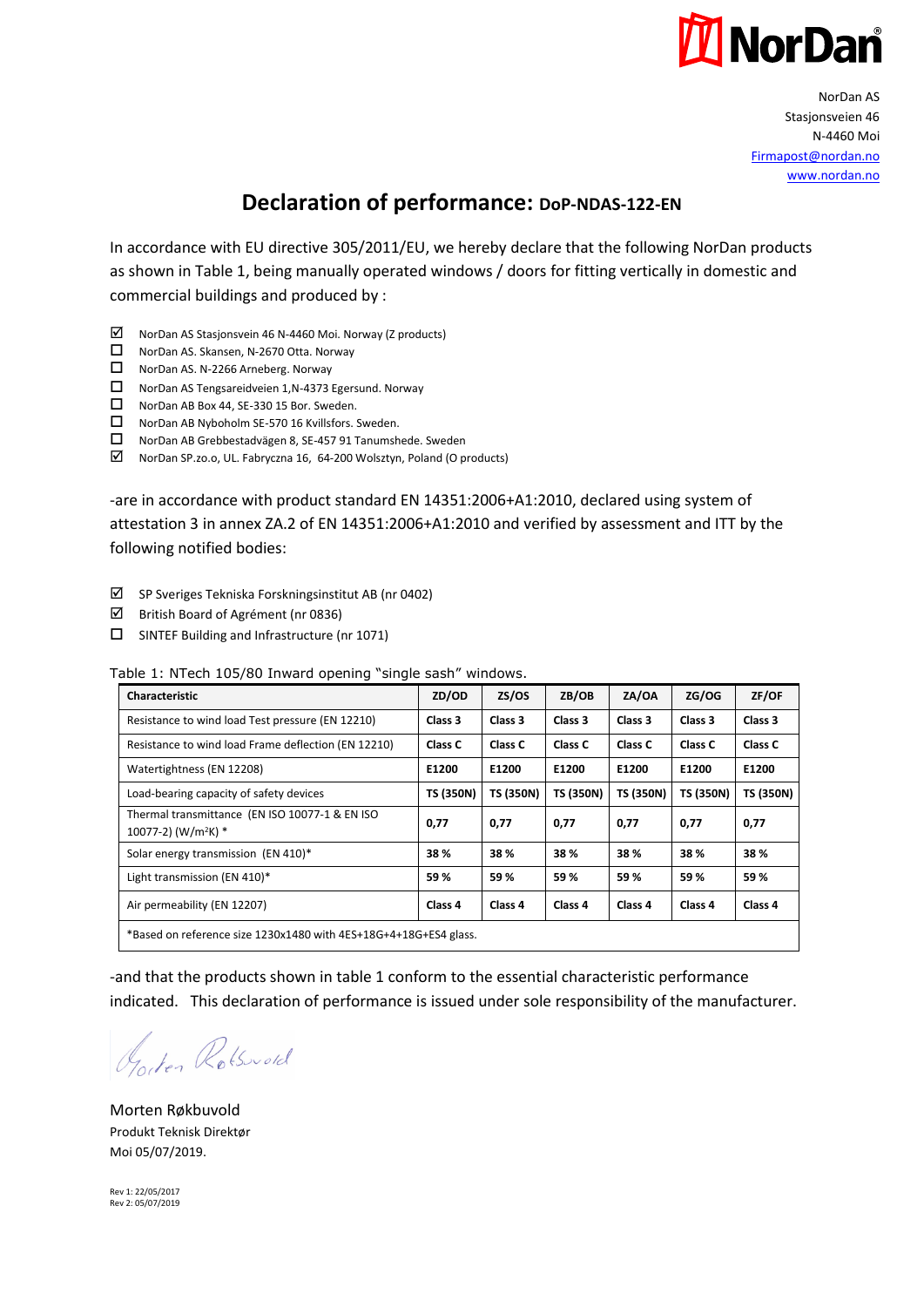

NorDan AS Stasionsveien 46 N-4460 Moi [Firmapost@nordan.no](mailto:Firmapost@nordan.no) [www.nordan.no](http://www.nordan.no/)

## **Ytelseserklæringen: DoP-NDAS-122-NO**

I samsvar med EU direktiv 305/2011/EEC, erklærer vi herved at følgende NorDan produkter som vist i Tabell 1, er manuelt betjente vinduer / dører for vertikal montering i bolig og kommersielle bygninger og produsert av:A

- NorDan AS Stasjonsvein 46 N-4460 Moi. Norway (Z produkter)
- □ NorDan AS. Skansen, N-2670 Otta. Norway
- □ NorDan AS. N-2266 Arneberg. Norway
- NorDan AS Tengsareidveien 1,N-4373 Egersund. Norway
- NorDan AB Box 44, SE-330 15 Bor. Sweden.
- □ NorDan AB Nyboholm SE-570 16 Kvillsfors. Sweden.
- NorDan AB Grebbestadvägen 8, SE-457 91 Tanumshede. Sweden
- NorDan SP.zo.o, UL. Fabryczna 16, 64-200 Wolsztyn, Poland (O produkter)

- er i samsvar med produkt standard EN 14351:2006+A1:2010, og erklæres etter system av attestasjon 3 i anneks ZA.2 av EN 14351:2006+A1:2010 og verifisert med ITT av følgende prøvningsorganer:

- $\boxtimes$  SP Sveriges Tekniska Forskningsinstitut AB (nr 0402)
- $\boxtimes$  British Board of Agrément (nr 0836)
- $\square$  SINTEF Building and Infrastructure (nr 1071)

Tabell 1: NTech 105/80 Innadslående «enkelt rams» vindu.

| Vesentlige egenskaper / produkt kjennetegn                                                    | ZD/OD            | ZS/OS     | ZB/OB            | ZA/OA            | ZG/OG            | ZF/OF            |
|-----------------------------------------------------------------------------------------------|------------------|-----------|------------------|------------------|------------------|------------------|
| Motstand mot vindlast - trykk Klasse (EN 12210)                                               | Klasse 3         | Klasse 3  | Klasse 3         | Klasse 3         | Klasse 3         | Klasse 3         |
| Motstand mot vindlast - defleksjon Klasse (EN 12210)                                          | Klasse C         | Klasse C  | Klasse C         | Klasse C         | Klasse C         | Klasse C         |
| Vanntetthet Klasse (EN 12208)                                                                 | E1200            | E1200     | E1200            | E1200            | E1200            | E1200            |
| Styrke av sikkerhets beslag EN 14351-1:2006+A2:2016                                           | <b>TS (350N)</b> | TS (350N) | <b>TS (350N)</b> | <b>TS (350N)</b> | <b>TS (350N)</b> | <b>TS (350N)</b> |
| Varmegjennomgangskoeffisienten Uwin (EN ISO<br>10077-1 & EN ISO 10077-2) (W/m <sup>2</sup> K) | 0,77             | 0,77      | 0,77             | 0,77             | 0,77             | 0,77             |
| Totalsoltransmisjon (EN 410)*                                                                 | 38%              | 38 %      | 38%              | 38 %             | 38%              | 38 %             |
| Lystransmisjon (EN 410)*                                                                      | 59%              | 59%       | 59%              | 59%              | 59%              | 59%              |
| Lufttetthet klasse (EN12207)                                                                  | Klasse 4         | Klasse 4  | Klasse 4         | Klasse 4         | Klasse 4         | Klasse 4         |
| * Basert på referanse størrelse 1230x1480 med 4ES+18G+4+18G+ES4 glass.                        |                  |           |                  |                  |                  |                  |

-og at produktene vist i tabell 1 er i samsvar med ytelsen angitt. Denne ytelseserklæringen er utstedt på eget ansvar av angitt produsent. Undertegnet for og på vegne av NorDan AS:

Goden Rotsword

Rev 1: 22/05/2017 Rev 2: 05/07/2019 Morten Røkbuvold Produkt Teknisk Direktør Moi 05/07/2019.